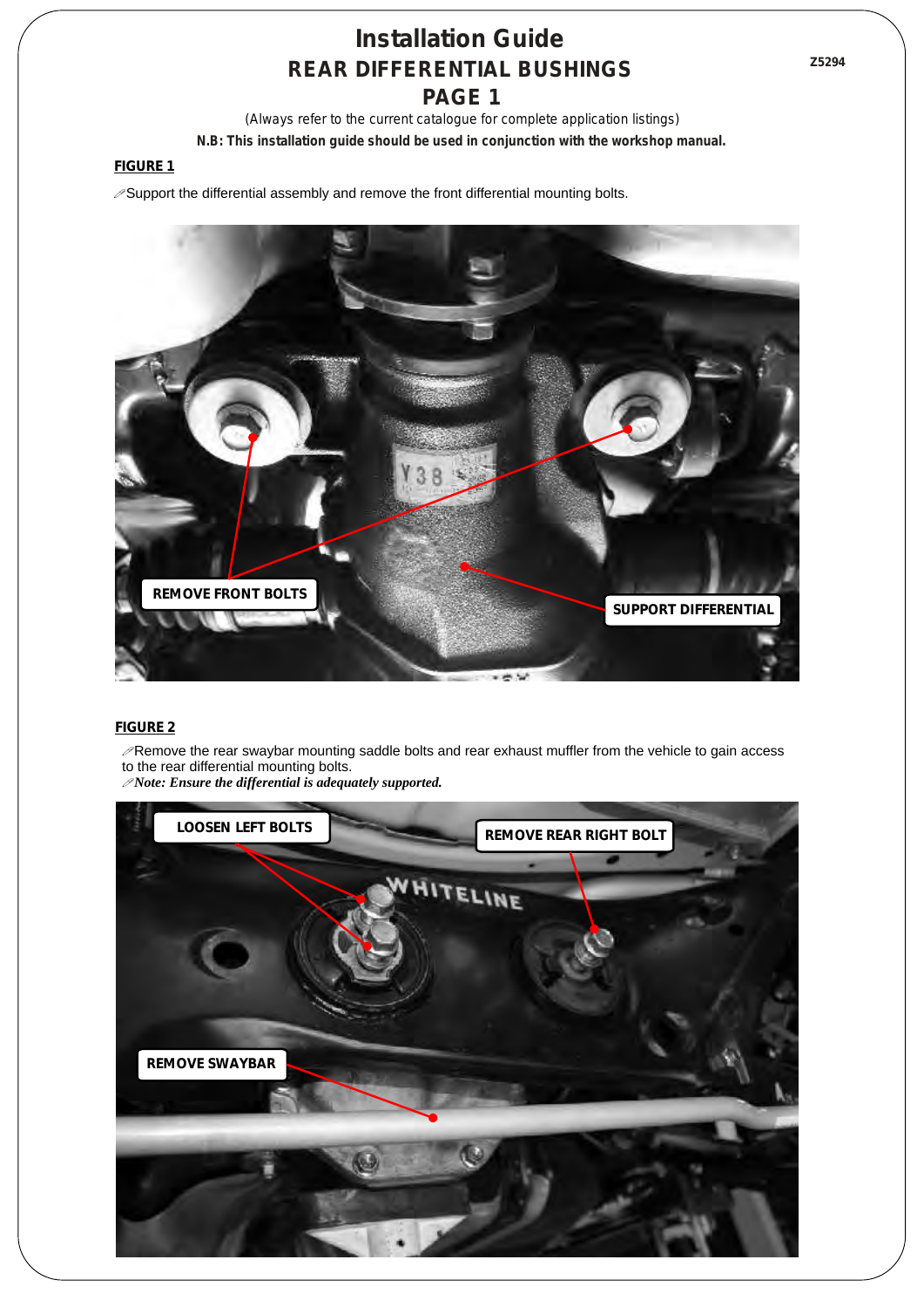*(Always refer to the current catalogue for complete application listings)* **N.B: This installation guide should be used in conjunction with the workshop manual.** 

**FIGURE 1**

 $\sqrt{\frac{y}{T}}$ Using a suitable drift tap the outside of the OEM rubber bushing shell and remove toward the rear of the vehicle.

!*Note: OEM shell interference fit is not tight so minimal force is required to remove.*



### **FIGURE 2**

 $\mathcal P$ Fit the supplied steel shell into the frame assembly

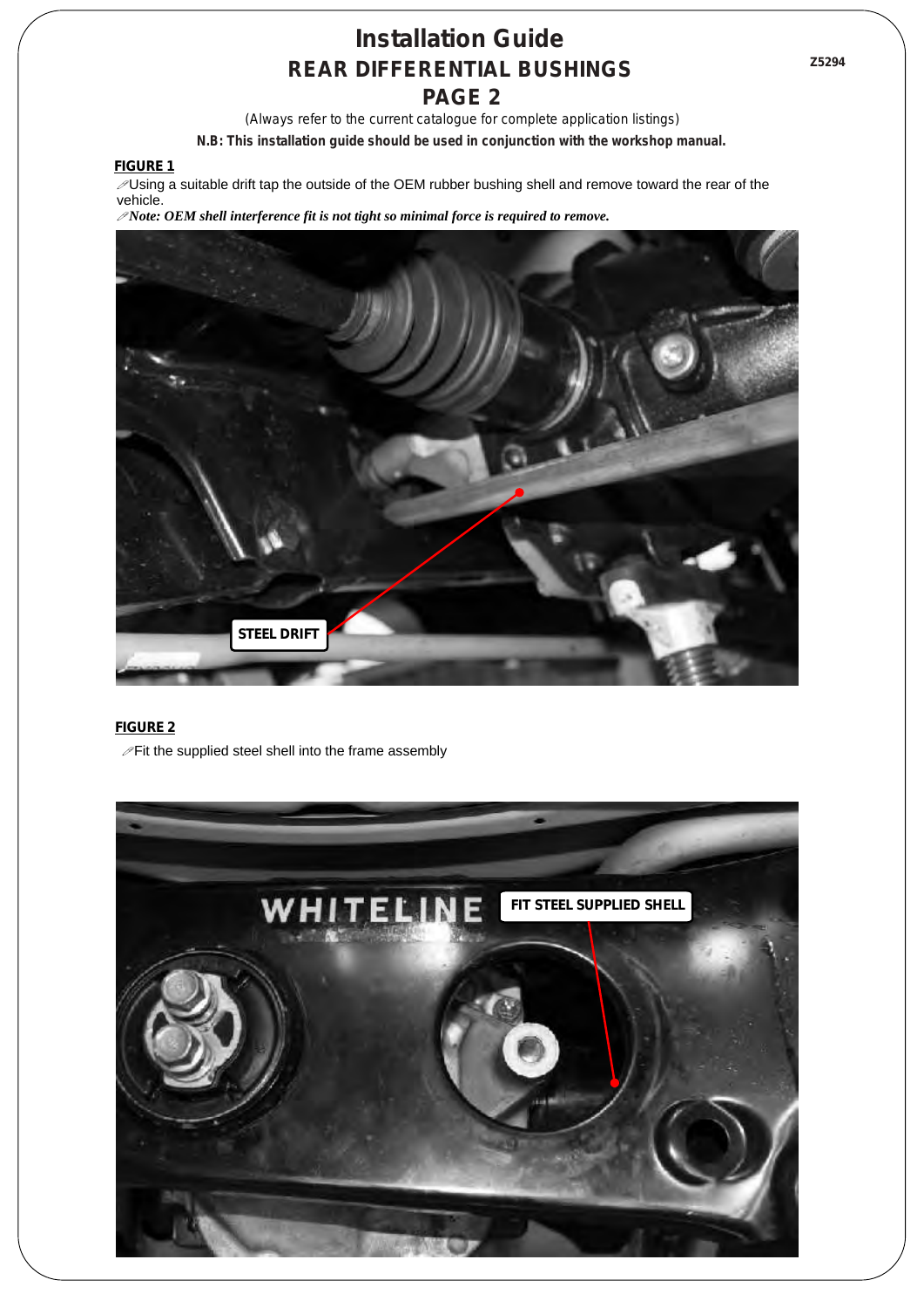*(Always refer to the current catalogue for complete application listings)* **N.B: This installation guide should be used in conjunction with the workshop manual.** 

#### **FIGURE 1**

 $\mathscr I$ Tap the shell into the housing using a small block of lumbar tapping around the outside face untill fully seated into the frame assembly



### **FIGURE 2**

 $\mathcal P$  Lubricate the installed inner shell with the grease supplied in the kit

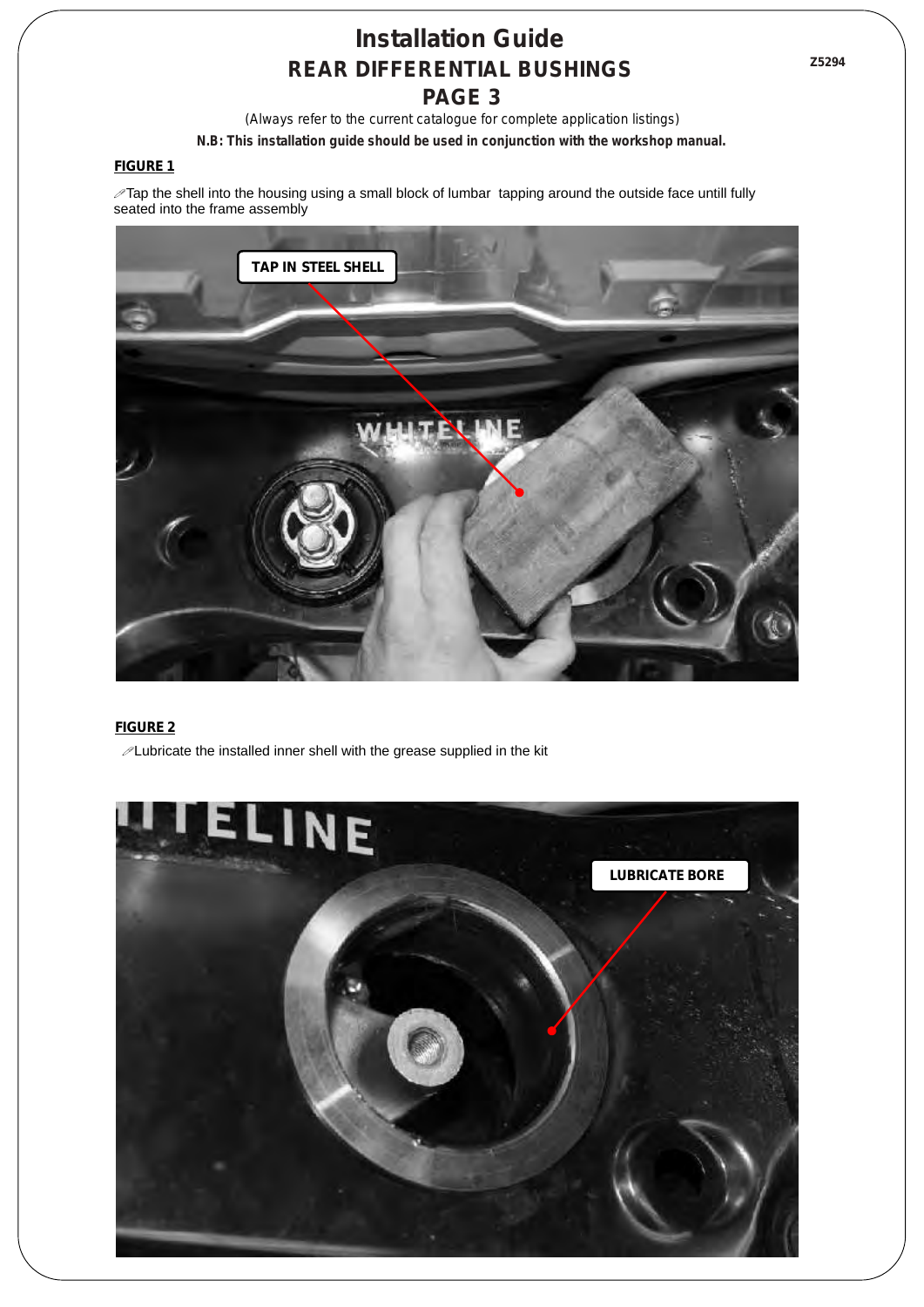**Z5294**

*(Always refer to the current catalogue for complete application listings)* **N.B: This installation guide should be used in conjunction with the workshop manual.** 

### **FIGURE 1**

 $\mathscr P$ Install one of the supplied bushings into the shell with the orientation of the bolt holes as shown below.  $\mathscr{P}$ At this stage don't bolt the bushing to the differential.



### **FIGURE 2**

 $\mathscr{P}$  Lower the differential assembly sufficiently to allow clearance when using an air hacksaw.

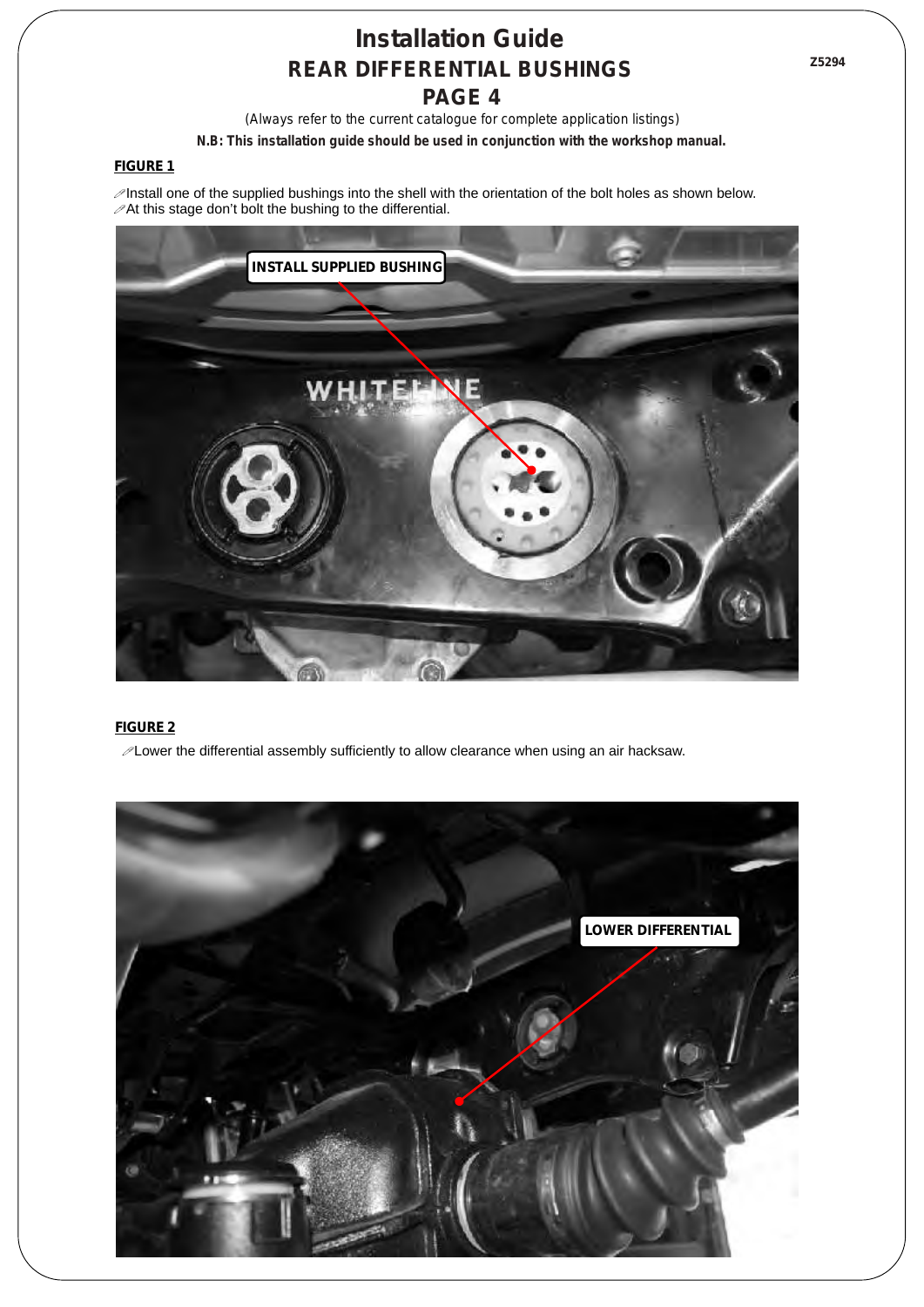*(Always refer to the current catalogue for complete application listings)* **N.B: This installation guide should be used in conjunction with the workshop manual.** 

### **FIGURE 1**

!Cut through the rubber OEM steel shell as shown below. Take care not to cut into the frame assembly



### **FIGURE 2**

 $\mathscr P$  Once cut all the way through the outer shell tap out the rubber OEM bushing with a suitable drift and hammer.